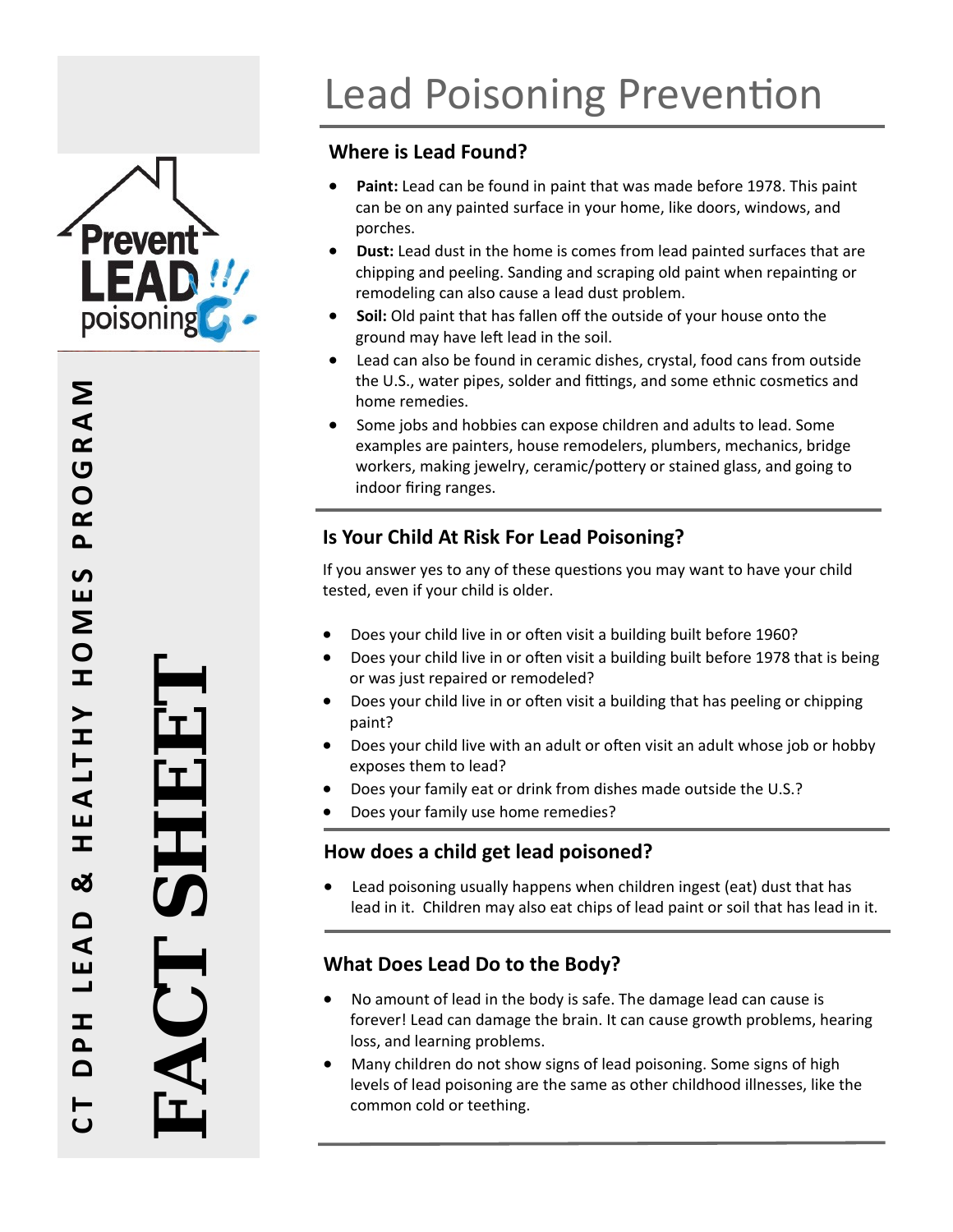# **What Does Lead Do to the Body?** (continued)

 If a pregnant woman is around lead, she and her unborn child may become lead poisoned. Lead can cause lasting damage to the mother and her baby.

# **How Can You Reduce The Risk?**

Replace, fix or manage all lead hazards in a lead safe way.

#### **Steps you can take to prevent children from being lead poisoned:**

- Keep children and pregnant women away from all lead hazards.
- Clean up lead dust and paint chips by wet wiping window sills and window wells or wet mopping floors. Do NOT dry sweep or vacuum, this will spread the lead dust.
- Block places with peeling or chipping paint. Do not use windows that have chipping paint.
- Move your child's bedroom or play area to a room that has no peeling or chipping paint.
- Place washable mats inside and outside entry doors.
- Have people remove their shoes before coming in the home.
- Do not let your child (or pet) play in dirt.
- Wash and dry your child's hands, toys and pacifiers often. Wash and dry your child's hands before playing, eating, and bedtime.
- Use cold water from the tap for drinking, cooking and making formula. Let water run for 1-2 minutes before using.
- Give your child healthy meals and snacks to eat. An empty stomach takes in lead faster than a full stomach.

#### **Steps adults can take to help prevent themselves or children from becoming lead poisoned from their job or hobby:**

- Don't eat, drink or smoke in your work/hobby area.
- Wash your hands and face before eating, smoking or drinking.
- Wear protective clothing (such as disposable gloves, hat, and shoe covers) when you work with lead. Use a NIOSH‐approved respirator.
- Shower, wash your hair, and change into clean clothes and shoes before you leave the work area. Leaving dust on your clothes can contaminate your home and car.
- Put your work clothes and shoes in sealed plastic bags.
- Wash work clothes in a different load than the family's laundry.

## **Does your child need to be tested for lead poisoning?**

- Yes, all children, at about ages one and two, must be tested for lead poisoning…it's the law!
- Blood tests will tell how much lead is in your child's blood at the time of the test. If the level is high, your child will need more testing.
- If your child is at risk at other ages, have your child tested at those times too.

### **ConnecƟcut Lead and Healthy Homes Program**

**(860) 509‐7299** 



#### **<www.ct.gov/dph/lead> <www.ct.gov/dph/healthyhomes>**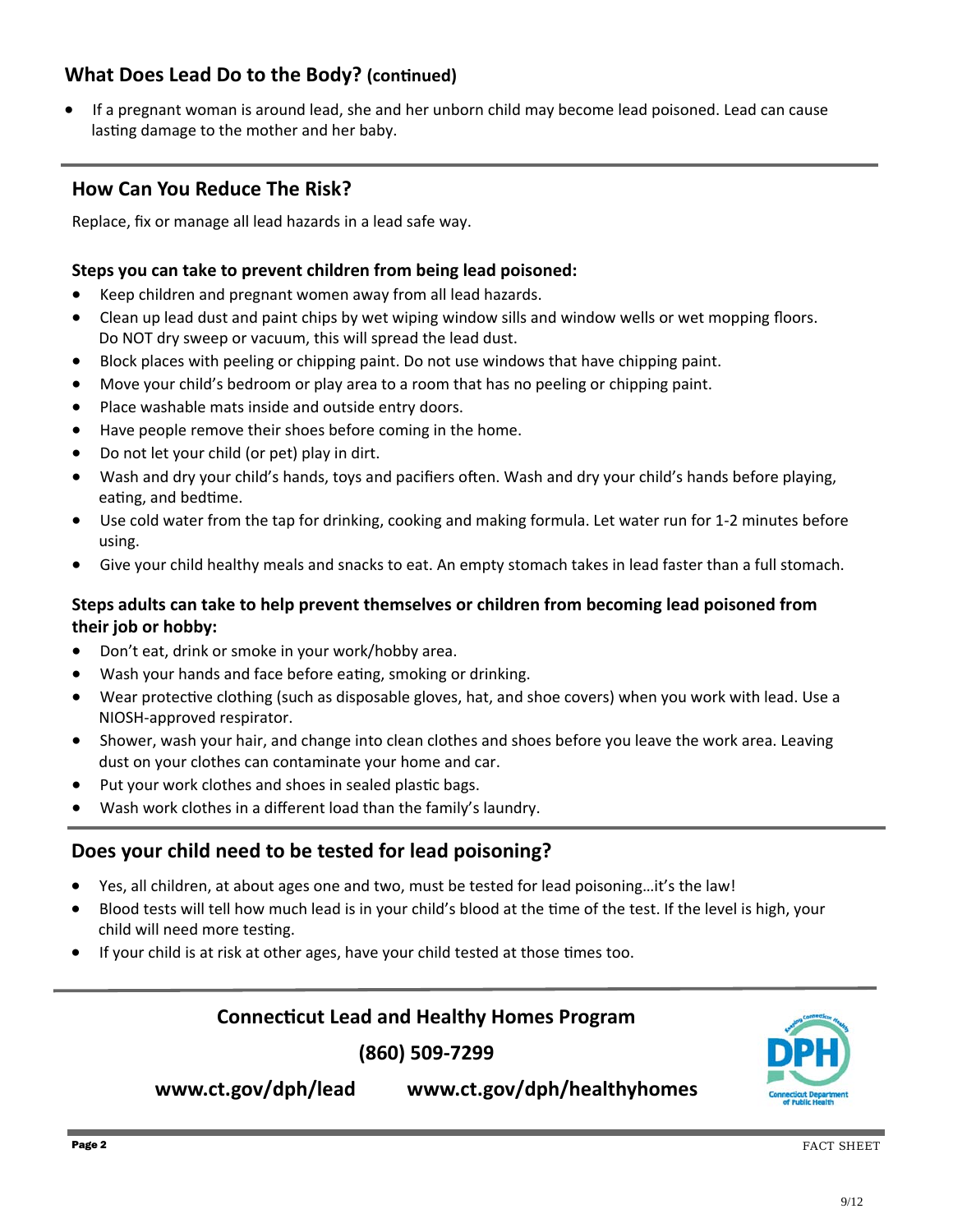

# Eating Right Helps Fight Lead Poisoning

**Lead tricks the body into thinking it is iron, calcium or zinc. Ea Ɵng healthy can help decrease the lead from staying in the body.** 

Don't let your child go through the day on an empty stomach!

# **Five Basic Food Groups**

- Breads, cereals and grains
- Vegetables
- Fruit
- Milk and milk products
- Meat, chicken, fish, nuts, and beans



## **Foods Rich in Calcium**

- Milk
- Yogurt
- Cheese (*for snacks, in cooking such as macaroni and cheese, pizza, tor Ɵllas, vegetables* )
- Foods made of milk (*pudding, soup, ice cream, custard* )
- Sardines or canned salmon (*with bones* )
- Green vegetables (*kale, collard greens, broccoli* )



## **Foods Rich in Zinc**

- Chicken or turkey
- Lean meat
- Fish
- Milk and cheese
- Clams, oysters, mussels, crab
- Dried beans and lentils
- Eggs



**FACT SHEET**  HH:l AC'I